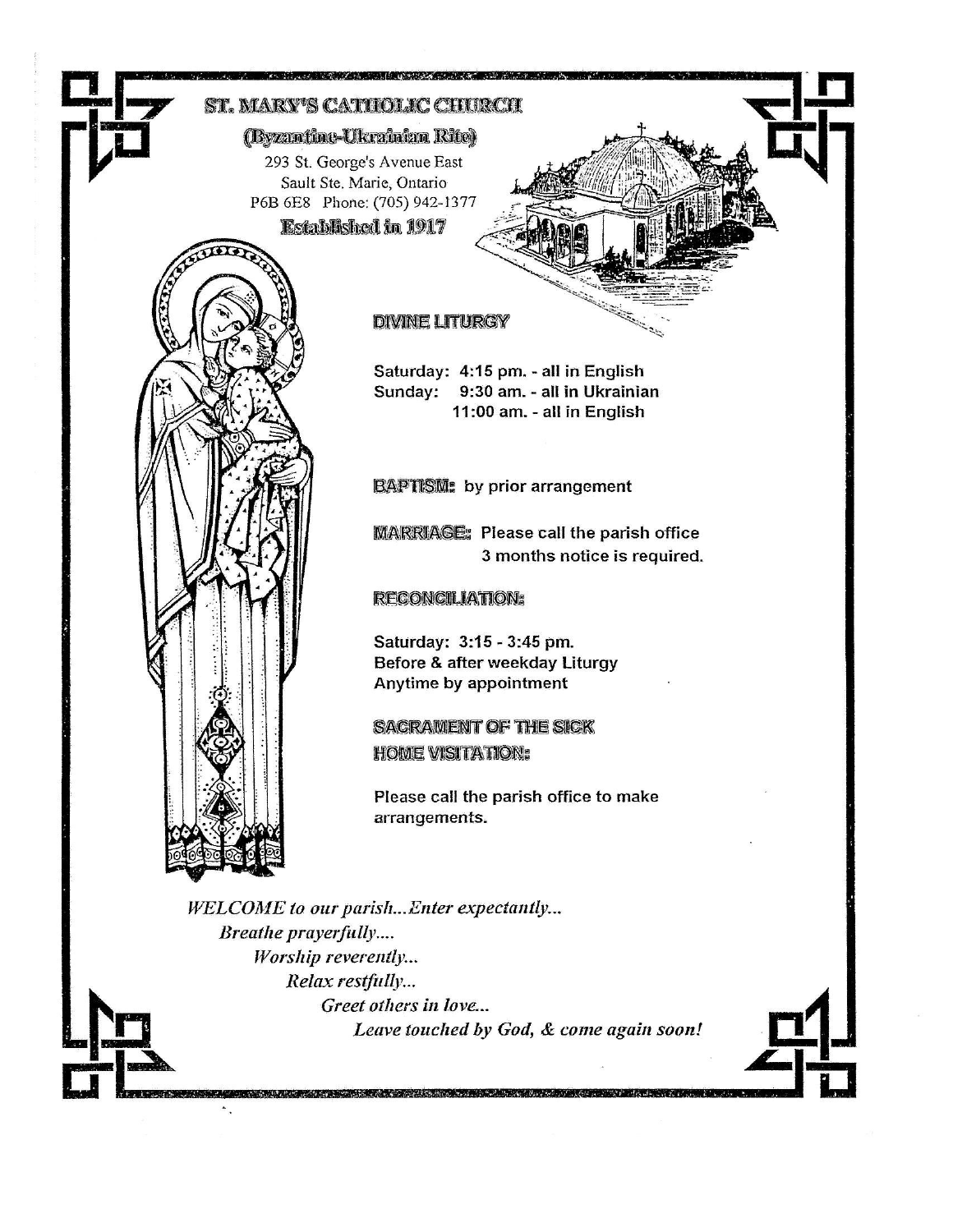| Pastor:                                                                             | Rev. Michael Hayes | Cell Phone: 705-297-7489 |  |  |
|-------------------------------------------------------------------------------------|--------------------|--------------------------|--|--|
| Office Manager:                                                                     | Charlotte Conrad   |                          |  |  |
| <b>Office Hours: Tuesday-Friday 10am-2pm</b><br><b>Closed on statutory holidays</b> |                    |                          |  |  |
| Parish Office Phone: 705-942-1377                                                   |                    |                          |  |  |
| Parish Email: soostmaryukr@bellnet.ca                                               |                    |                          |  |  |
| Website: www.stmarysukrssm.ca                                                       |                    |                          |  |  |
|                                                                                     |                    |                          |  |  |

### **We are each of us angels with only one wing...**

**And we can only fly embracing each other...**

Luciano DeCrenzcenzo

# **June 5, 2022** – The Feast of Pentecost—The Descent of the Holy Spirit—Trinity Sunday.

\_\_\_\_\_\_\_\_\_\_\_\_\_\_\_\_\_\_\_\_\_\_\_\_\_\_\_\_\_\_\_\_\_\_\_\_\_\_\_\_\_\_\_\_\_\_\_\_\_\_\_\_\_\_\_\_\_\_\_\_\_\_\_\_\_\_\_\_\_\_\_\_\_\_\_\_\_\_\_\_\_\_\_\_\_\_\_\_\_\_\_\_\_\_

**See supplement for the variable parts.**

#### **SERVICE SCHEDULE**

| Monday, June 6<br>Day of the Holy<br>Spirit                                                                    | 10am               | Divine Liturgy              |                                                       |
|----------------------------------------------------------------------------------------------------------------|--------------------|-----------------------------|-------------------------------------------------------|
| Tuesday, June 7<br>Hieromartyr<br>Theodotus                                                                    |                    |                             |                                                       |
| <b>Wednesday, June 8</b><br><b>Translation of the</b><br><b>Relics of the Great-</b><br><b>Martyr Theodore</b> | 12pm               | Rosary and Divine Liturgy   |                                                       |
|                                                                                                                | 5pm                | Vespers                     |                                                       |
| Thursday, June 9<br>Cyril of Alexandria                                                                        |                    |                             |                                                       |
| Friday, June 10<br>Hieromartyr<br>Timothy                                                                      |                    |                             |                                                       |
| Saturday, June 11<br>Apostles<br>Bartholomew and<br><b>Barnabas</b>                                            | 4:15 <sub>pm</sub> | Divine Liturgy (for Sunday) | Intention: +Iwanna Witiw (req. by the<br>Perogy Club) |
| Sunday, June 12<br>First Sunday after<br>Pentecost: All Saints                                                 | 9:30am             | Divine Liturgy (Ukrainian)  | Intention: Larisa Pochmursky.                         |
|                                                                                                                | 11am               | Divine Liturgy (English)    | Intention: Parishioners                               |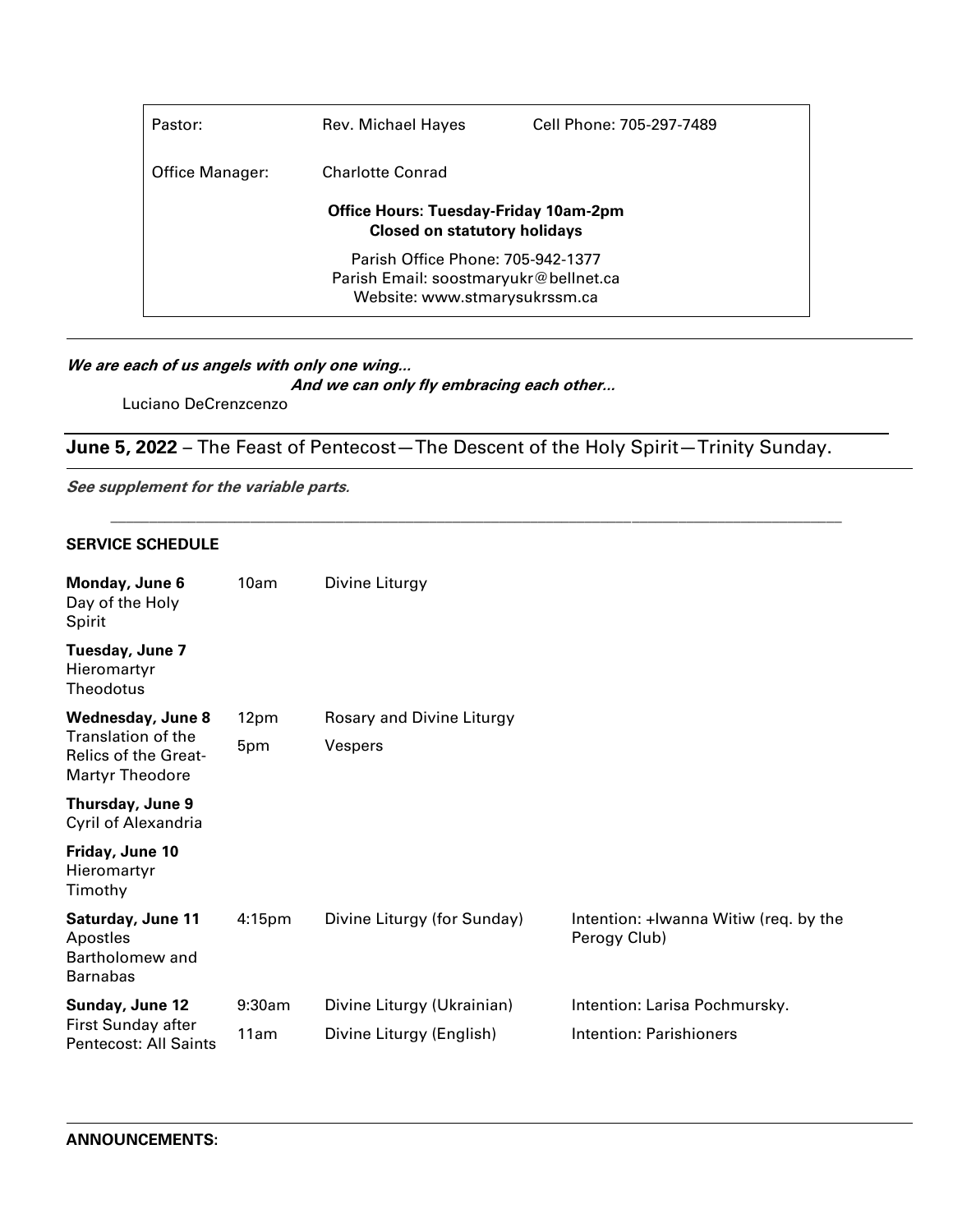**1. PEROGY/CABBAGE ROLL MAKING! Again this Thursday, June 9th. We. start at 7am and finish at around noon. Lunch is provided. Food sales are our parish's largest source of revenue. Please consider volunteering to support your parish in this way. New volunteers are always welcome!**

**2. Just a reminder about our FOOD DRIVE. Donations placed in our blue basket in the vestibule are delivered to the Salvation Army Food Bank regularly. Jesus said: "Whatsoever you do to the least of my brethren you do unto me."**

**3. TODAY at 1pm: Grave Blessings at Holy Sepulchre Cemetery. We begin with a Communal Panakhyda followed by individual grave blessings. Please bring a list of the names of deceased family members for Fr. Michael to commemorate.** 

**4. Also today, after the 10am Liturgy: 40th Day memorial service for +George Papageorgiou.** 

#### **PLEASE PRAY FOR OUR SICK AND SHUT-INS:**

**Lorraine Wilson, Anita Lutes, Msgr. Anton Szymychalski, Clair Crowley, Fr. Jaroslaw Lazoryk, Wanda Duczmal, Debbie Bromeley, Antoinette Blunt, Katheren Pasternak, Walter Borowicz, Pat Stratichuk, Elsie Barrett, Betty Pauliuk, Doris Lebel, Jo-Anne Stone, Nikolaos Georgas, Denise Jacques, Reg Beaudette, Phil Marinelli, Mike Plastino, Theresa Barsanti, Patty-Ann Bellerive, Jim Parniak, Connie Sampson, Lee DeMelo, Fr. Oleh Yuryk, Fr. John Barszczyk, Dorothy McIntyre, Pauline Baiocchi, Andrea Stone Pietramale, Lynn Dunne, Fr. Andrew Kormanik, Ray Robinson, Hunter Stone, Gavin Stone, Gerard Dosko, Anderson Knight, Ron Barsanti, Peter Harlow, Larisa Pochmursky, Elizabeth Cepecawer, MaryAnn Spadoni, Paul Taillefer and Sheila McConnell.**

**Lord, Jesus Christ, You Who travelled throughout Galilee healing the sick, enabling the blind to see and the lame to walk, bring healing to Your people who need it this day. Grant relief to the ones who suffer pain and physical torment. Give peace to those whose minds are tortured by mental illness and anxiety. Comfort those who are alone in their suffering; may Your people reach out to them and to all the needy this day. Send Your grace to the caregivers that they may be gentle and effective agents of Your loving mercy. May our sufferings be joined with Yours to bring healing throughout the world. Amen.**

### **DONATIONS**

\_\_\_\_\_\_\_\_\_\_\_\_\_\_\_\_\_\_\_\_\_\_\_\_\_\_\_\_\_\_\_\_\_\_\_\_\_\_\_\_\_\_\_\_\_\_\_\_\_\_\_\_\_\_\_\_\_\_\_\_\_\_\_\_\_\_\_\_\_\_\_\_\_\_\_\_\_\_\_\_\_\_\_\_\_\_

**MAY 29TH OFFERING: \$643.00 IN MEMORY OF MRS. WITIW: \$520.00 BUILDING FUND: \$200.00 IN MEMORY OF EDNA KENNIS-NADON: \$65.00 BUILDING FUND: \$100.00 (Alex Pochmursky) IN MEMORY OF GEORGE PAPAGEORGIOU: \$60.00 IN CELEBRATION OF MRS. POCHMURSKY'S 90th BIRTHDAY: \$50.00**

## *THANK YOU!!!!!!* **\_\_\_\_\_\_\_\_\_\_\_\_\_\_\_\_\_\_\_\_\_\_\_\_\_\_\_\_\_\_\_\_\_\_\_\_\_\_\_\_\_\_\_\_\_\_\_\_\_\_\_\_\_\_\_\_\_\_\_\_\_\_\_\_\_\_\_\_\_\_\_\_\_\_\_\_\_\_\_\_\_\_\_\_\_\_\_\_\_\_\_\_\_\_\_\_**

**THANK YOU to Fr. Jerry for coming to spend some time with us this past week. It was nice to hear, "Hello good people and Elmer" again!!! He hasn't lost his perogy and cabbage roll making skills!**

\_\_\_\_\_\_\_\_\_\_\_\_\_\_\_\_\_\_\_\_\_\_\_\_\_\_\_\_\_\_\_\_\_\_\_\_\_\_\_\_\_\_\_\_\_\_\_\_\_\_\_\_\_\_\_\_\_\_\_\_\_\_\_\_\_\_\_\_\_\_\_\_\_\_\_\_\_\_\_\_\_\_\_\_\_\_\_\_

### **WHAT IS PENTECOST?**

**Pentecost (from the Greek word "Pentecoste" meaning "50th day") is one of the most prominent feast days in the Christian calendar. It is referred to as the "birthday of the Church."**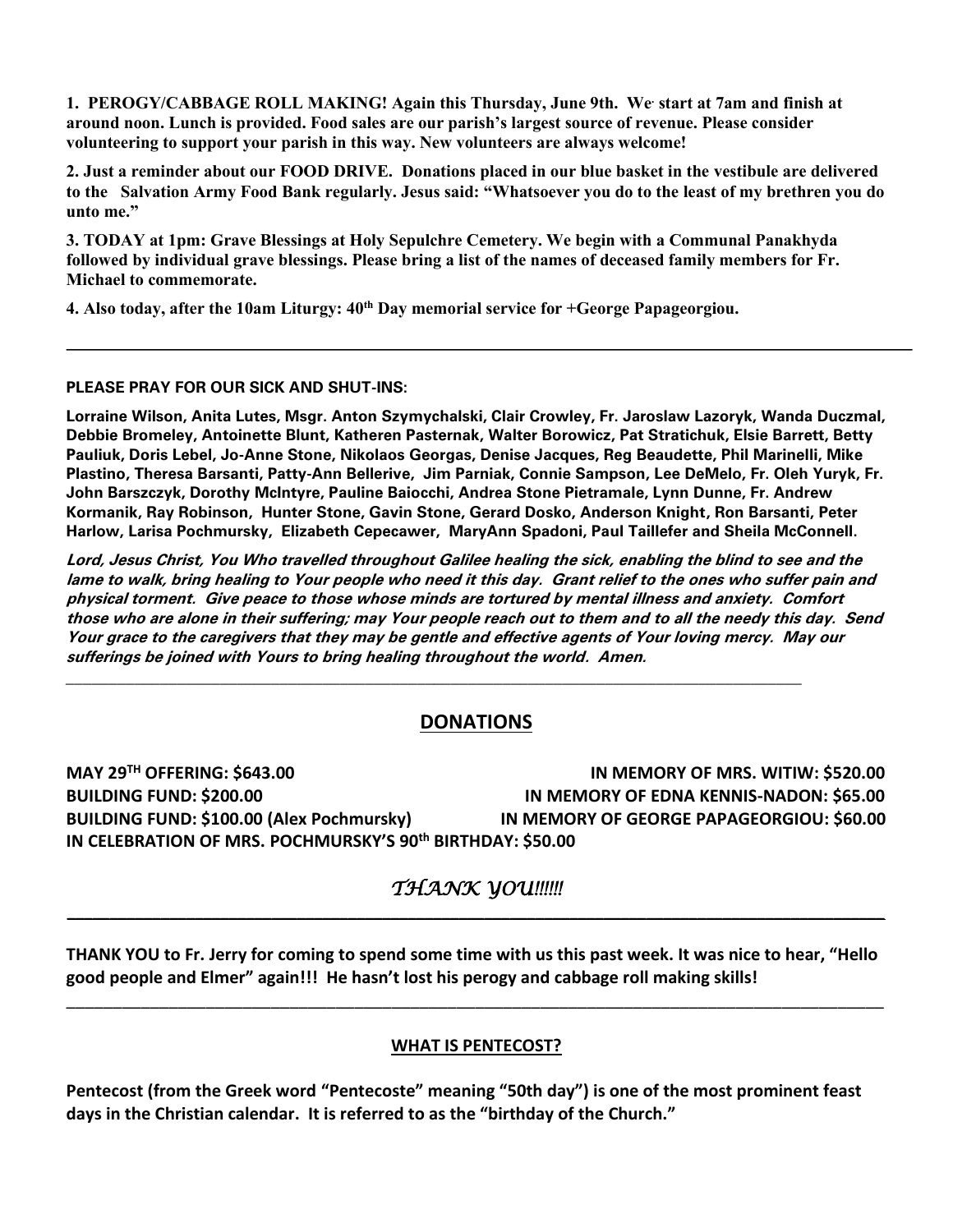**It marks the day, nearly 2,000 years ago, when the Holy Spirit descended upon the Apostles, who had been living in fear for fifty days following the resurrection of Jesus Christ on Easter Sunday.**

**Emboldened by the Holy Spirit, the apostles set forth to tell all people in Jerusalem of the Resurrection. AS they spoke in tongues given to them by the Holy Spirit, all nationalities present could understand them in their own mother tongue. FROM:** facebook.com/catholicsknowtheanswerofficial page **BUBBA'S BBQ**

**Each Friday right after work, Bubba would fire up his outdoor grill and cook venison steak. But all of Bubba's neighbours were catholic, and since it was Lent, they were forbidden from eating red meat on Friday.**

**The delicious aroma from the grilled venison steaks was causing such a problem for the Catholic faithful that they finally talked to their priest.**

**The priest came to Bubba and suggested that he become a Catholic.**

**After several classes and much study, Bubba attended Mass. The priest sprinkled holy water over home and said, "You were born a Baptist and raised a Baptist, but now you are a Catholic."**

**Bubba's neighbours were greatly relieved, until Friday night arrived and the wonderful aroma of grilled venison filled the neighbourhood. The priest was called immediately by the neighbours.**

**As the priest rushed into Bubba's yard clutching a rosary and prepared to scold him, he stopped and watched in amazement.**

**There stood Bubba, clutching a small bottle of holy water, which he carefully sprinkled over the grilling meat while chanting, "You wuz born a deer, you wuz raised a deer, but now you are a catfish."** 

### **HE KNOWS! LEAVE IT TO HIM**

\_\_\_\_\_\_\_\_\_\_\_\_\_\_\_\_\_\_\_\_\_\_\_\_\_\_\_\_\_\_\_\_\_\_\_\_\_\_\_\_\_\_\_\_\_\_\_\_\_\_\_\_\_\_\_\_\_\_\_\_\_\_\_\_\_\_\_\_\_\_\_\_\_\_\_\_\_\_\_\_\_\_\_\_\_\_\_\_

 **A parable is told of two men who planted olive trees on their fields. Afterward oneof them prayed, "Dear Lord, my trees need water. Please send rain." The showers came! He then petitioned, "They need sunshine," and God bathed them with sunlight! Later, he cried, "Father, my trees need something to make them hardy. Please send a frost tonight." It came, but it killed them all. He went over to the other man's grove, and found that his olive trees were flourishing. "How can this be?" he asked. The reply came, "When I prayed, I didn't ask God for rain, sunshine or frost; I just said, "Lord, You made these trees. You know what they need. Just send what is best!"**

*From: Daily Vitamins for Spiritual Growth Vol. 1*

### **SUNDAY HUMOUR**

**A little child in the church for the first time watched as the ushers passed the offering plates. When they neared the pew where he sat, the youngster piped up so that everyone could hear: "Don't pay for**

\_\_\_\_\_\_\_\_\_\_\_\_\_\_\_\_\_\_\_\_\_\_\_\_\_\_\_\_\_\_\_\_\_\_\_\_\_\_\_\_\_\_\_\_\_\_\_\_\_\_\_\_\_\_\_\_\_\_